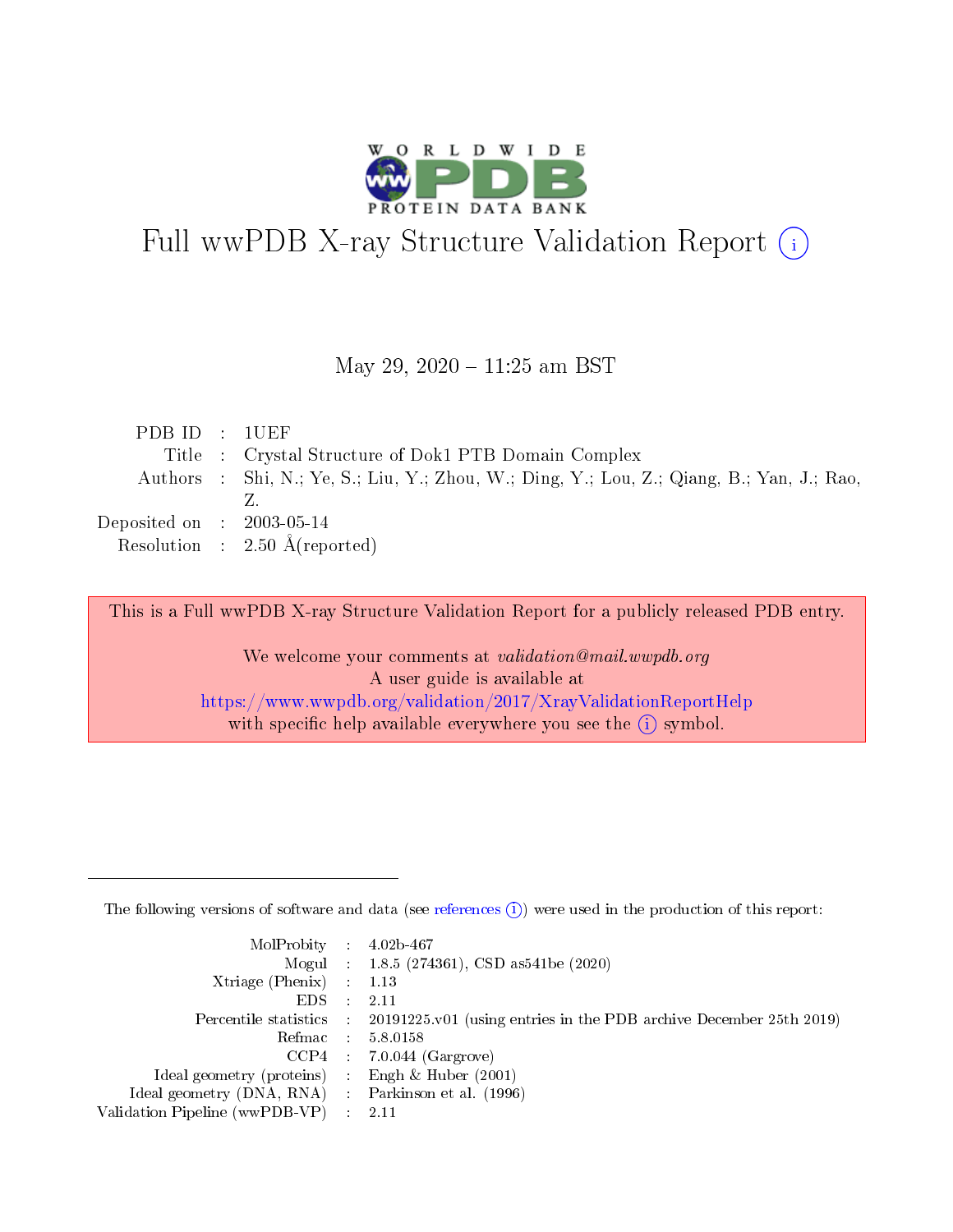# 1 [O](https://www.wwpdb.org/validation/2017/XrayValidationReportHelp#overall_quality)verall quality at a glance  $(i)$

The following experimental techniques were used to determine the structure: X-RAY DIFFRACTION

The reported resolution of this entry is 2.50 Å.

Percentile scores (ranging between 0-100) for global validation metrics of the entry are shown in the following graphic. The table shows the number of entries on which the scores are based.



| Metric                | Whole archive        | <b>Similar resolution</b>                                    |
|-----------------------|----------------------|--------------------------------------------------------------|
|                       | $(\#\text{Entries})$ | $(\#\text{Entries}, \text{resolution range}(\textup{\AA})\)$ |
| $R_{free}$            | 130704               | $4661(2.50-2.50)$                                            |
| Clashscore            | 141614               | $5346$ $(2.50-2.50)$                                         |
| Ramachandran outliers | 138981               | $5231 (2.50 - 2.50)$                                         |
| Sidechain outliers    | 138945               | $5233(2.50-2.50)$                                            |
| RSRZ outliers         | 127900               | $4559(2.50-2.50)$                                            |

The table below summarises the geometric issues observed across the polymeric chains and their fit to the electron density. The red, orange, yellow and green segments on the lower bar indicate the fraction of residues that contain outliers for  $>=$  3, 2, 1 and 0 types of geometric quality criteria respectively. A grey segment represents the fraction of residues that are not modelled. The numeric value for each fraction is indicated below the corresponding segment, with a dot representing fractions  $\epsilon=5\%$  The upper red bar (where present) indicates the fraction of residues that have poor fit to the electron density. The numeric value is given above the bar.

| Mol | Chain  | $\sqrt{\frac{1}{2}}$ Length | Quality of chain |     |     |                |  |  |
|-----|--------|-----------------------------|------------------|-----|-----|----------------|--|--|
|     | А      | 127                         | 5%               | 51% | 25% | $6\%$ .<br>17% |  |  |
|     | В      | 127                         |                  | 47% | 29% | 19%<br>5%      |  |  |
| ച   | $\cap$ | 13                          | 15%              | 38% | 23% | 23%            |  |  |
| ച   |        | 13                          | 23%              | 31% | 8%  | 38%            |  |  |

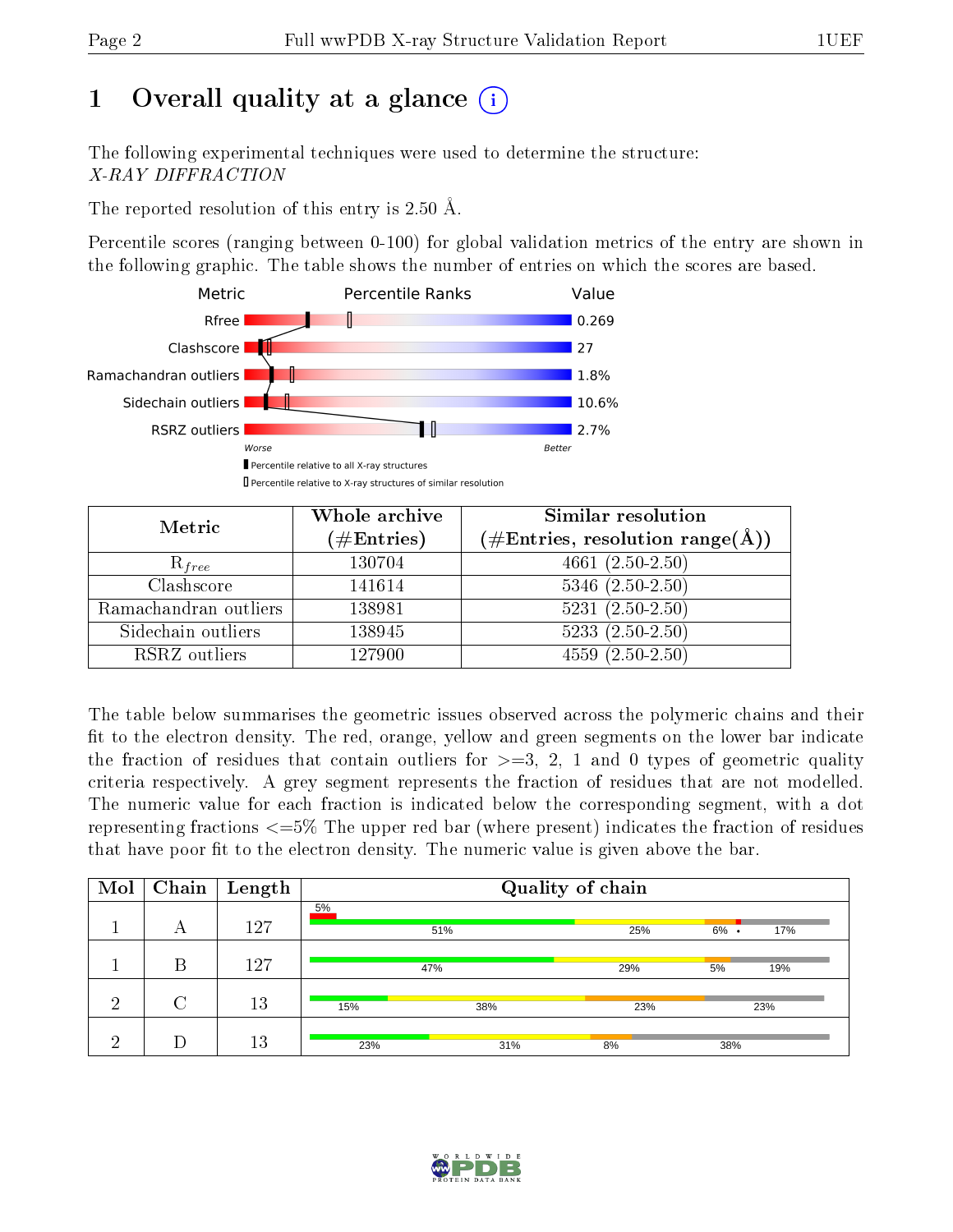# 2 Entry composition (i)

There are 3 unique types of molecules in this entry. The entry contains 1836 atoms, of which 0 are hydrogens and 0 are deuteriums.

In the tables below, the ZeroOcc column contains the number of atoms modelled with zero occupancy, the AltConf column contains the number of residues with at least one atom in alternate conformation and the Trace column contains the number of residues modelled with at most 2 atoms.

Molecule 1 is a protein called Docking protein 1.

| Mol |  | $Chain   Residues$ | Atoms |                                                      |       | $\text{ZeroOcc} \mid \text{AltConf} \mid \text{Trace} \mid$ |  |  |  |
|-----|--|--------------------|-------|------------------------------------------------------|-------|-------------------------------------------------------------|--|--|--|
|     |  | 105                | Total |                                                      |       |                                                             |  |  |  |
|     |  | 833                |       | 529 145                                              | 155 4 |                                                             |  |  |  |
|     |  | 103                | Total | $\overline{C}$ and $\overline{C}$ and $\overline{C}$ |       |                                                             |  |  |  |
|     |  | 816                | 519   | 142                                                  | -152  |                                                             |  |  |  |

| Chain            | Residue        | Modelled                | Actual                   | Comment               | Reference         |
|------------------|----------------|-------------------------|--------------------------|-----------------------|-------------------|
| А                | $\mathbf{1}$   | $\overline{\text{GLY}}$ | L.                       | <b>EXPRESSION TAG</b> | <b>UNP P97465</b> |
| $\bf{A}$         | $\overline{2}$ | <b>SER</b>              | $\overline{\phantom{a}}$ | <b>EXPRESSION TAG</b> | <b>UNP P97465</b> |
| $\bf{A}$         | $\overline{3}$ | $\overline{HIS}$        | $\blacksquare$           | <b>EXPRESSION TAG</b> | <b>UNP P97465</b> |
| $\boldsymbol{A}$ | $\overline{4}$ | <b>MET</b>              | $\blacksquare$           | <b>EXPRESSION TAG</b> | <b>UNP P97465</b> |
| А                | 120            | <b>LEU</b>              | $\equiv$                 | <b>EXPRESSION TAG</b> | <b>UNP P97465</b> |
| А                | 121            | GLU                     | $\equiv$                 | <b>EXPRESSION TAG</b> | <b>UNP P97465</b> |
| А                | 122            | <b>HIS</b>              | ÷.                       | <b>EXPRESSION TAG</b> | <b>UNP P97465</b> |
| А                | 123            | <b>HIS</b>              | $\overline{\phantom{a}}$ | <b>EXPRESSION TAG</b> | <b>UNP P97465</b> |
| $\boldsymbol{A}$ | 124            | <b>HIS</b>              | $\overline{a}$           | <b>EXPRESSION TAG</b> | <b>UNP P97465</b> |
| $\boldsymbol{A}$ | 125            | <b>HIS</b>              |                          | <b>EXPRESSION TAG</b> | <b>UNP P97465</b> |
| $\boldsymbol{A}$ | 126            | HIS                     |                          | <b>EXPRESSION TAG</b> | <b>UNP P97465</b> |
| А                | 127            | HIS                     | ÷.                       | <b>EXPRESSION TAG</b> | <b>UNP P97465</b> |
| B                | $\mathbf{1}$   | <b>GLY</b>              | $\overline{\phantom{a}}$ | <b>EXPRESSION TAG</b> | <b>UNP P97465</b> |
| $\boldsymbol{B}$ | $\overline{2}$ | SER                     | $\overline{\phantom{a}}$ | <b>EXPRESSION TAG</b> | <b>UNP P97465</b> |
| $\, {\bf B}$     | $\overline{3}$ | <b>HIS</b>              | ÷,                       | <b>EXPRESSION TAG</b> | <b>UNP P97465</b> |
| $\, {\bf B}$     | $\overline{4}$ | <b>MET</b>              | L,                       | <b>EXPRESSION TAG</b> | <b>UNP P97465</b> |
| B                | 120            | <b>LEU</b>              | $\overline{a}$           | <b>EXPRESSION TAG</b> | <b>UNP P97465</b> |
| B                | 121            | GLU                     | $\frac{1}{2}$            | <b>EXPRESSION TAG</b> | <b>UNP P97465</b> |
| B                | 122            | <b>HIS</b>              | $\blacksquare$           | <b>EXPRESSION TAG</b> | <b>UNP P97465</b> |
| $\boldsymbol{B}$ | 123            | <b>HIS</b>              | $\blacksquare$           | <b>EXPRESSION TAG</b> | <b>UNP P97465</b> |
| $\, {\bf B}$     | 124            | <b>HIS</b>              | $\blacksquare$           | <b>EXPRESSION TAG</b> | <b>UNP P97465</b> |
| B                | 125            | HIS                     | $\overline{\phantom{0}}$ | <b>EXPRESSION TAG</b> | <b>UNP P97465</b> |
| B                | 126            | HIS                     | ÷                        | <b>EXPRESSION TAG</b> | <b>UNP P97465</b> |
| B                | 127            | HIS                     | $\equiv$                 | <b>EXPRESSION TAG</b> | <b>UNP P97465</b> |

There are 24 discrepancies between the modelled and reference sequences:

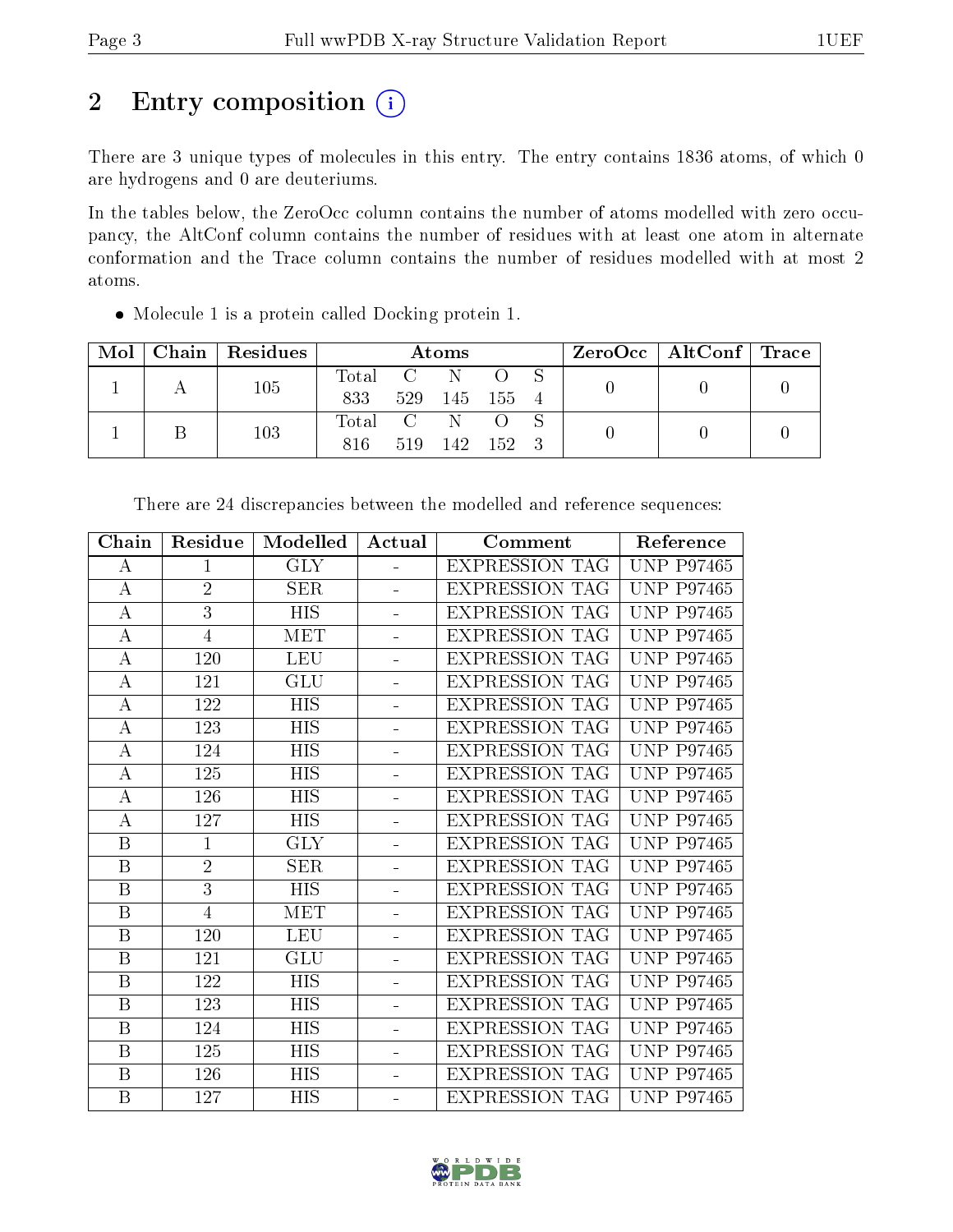Molecule 2 is a protein called 13-mer peptide from Proto-oncogene tyrosine-protein kinase receptor ret.

| Mol | Chain Residues | Atoms                                      | $ZeroOcc \mid AltConf \mid Trace$ |  |
|-----|----------------|--------------------------------------------|-----------------------------------|--|
|     | 10             | Total C N O P S<br>58 13 18<br>91          |                                   |  |
|     |                | Total C N O P<br>79<br>.51<br>- 11<br>- 16 |                                   |  |

 $\bullet\,$  Molecule 3 is water.

|  | $Mol$   Chain   Residues | Atoms   | ZeroOcc   AltConf |
|--|--------------------------|---------|-------------------|
|  |                          | Total O |                   |
|  |                          | Total O |                   |
|  |                          | Total O |                   |

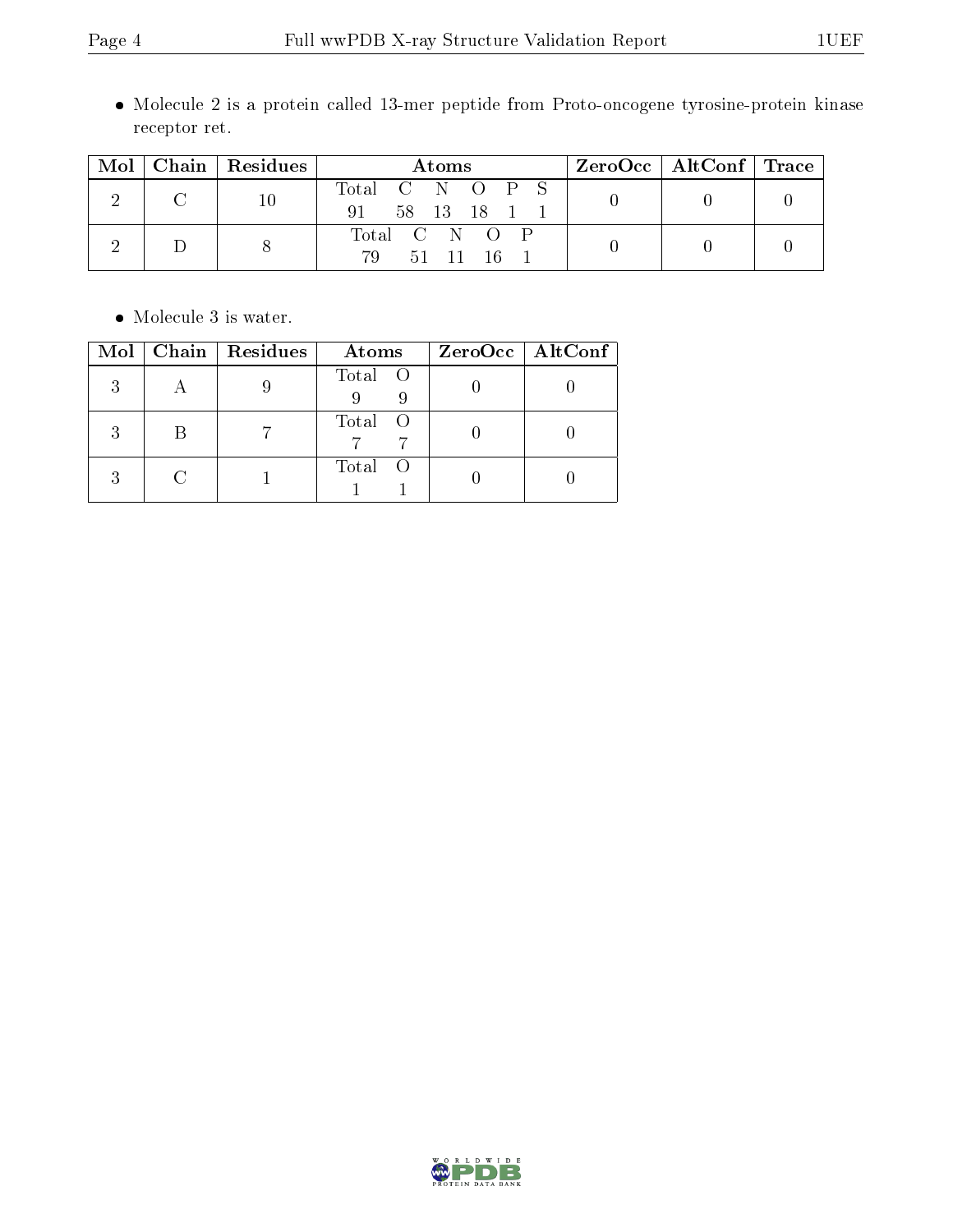# 3 Residue-property plots  $(i)$

These plots are drawn for all protein, RNA and DNA chains in the entry. The first graphic for a chain summarises the proportions of the various outlier classes displayed in the second graphic. The second graphic shows the sequence view annotated by issues in geometry and electron density. Residues are color-coded according to the number of geometric quality criteria for which they contain at least one outlier: green  $= 0$ , yellow  $= 1$ , orange  $= 2$  and red  $= 3$  or more. A red dot above a residue indicates a poor fit to the electron density (RSRZ  $> 2$ ). Stretches of 2 or more consecutive residues without any outlier are shown as a green connector. Residues present in the sample, but not in the model, are shown in grey.



• Molecule 1: Docking protein 1

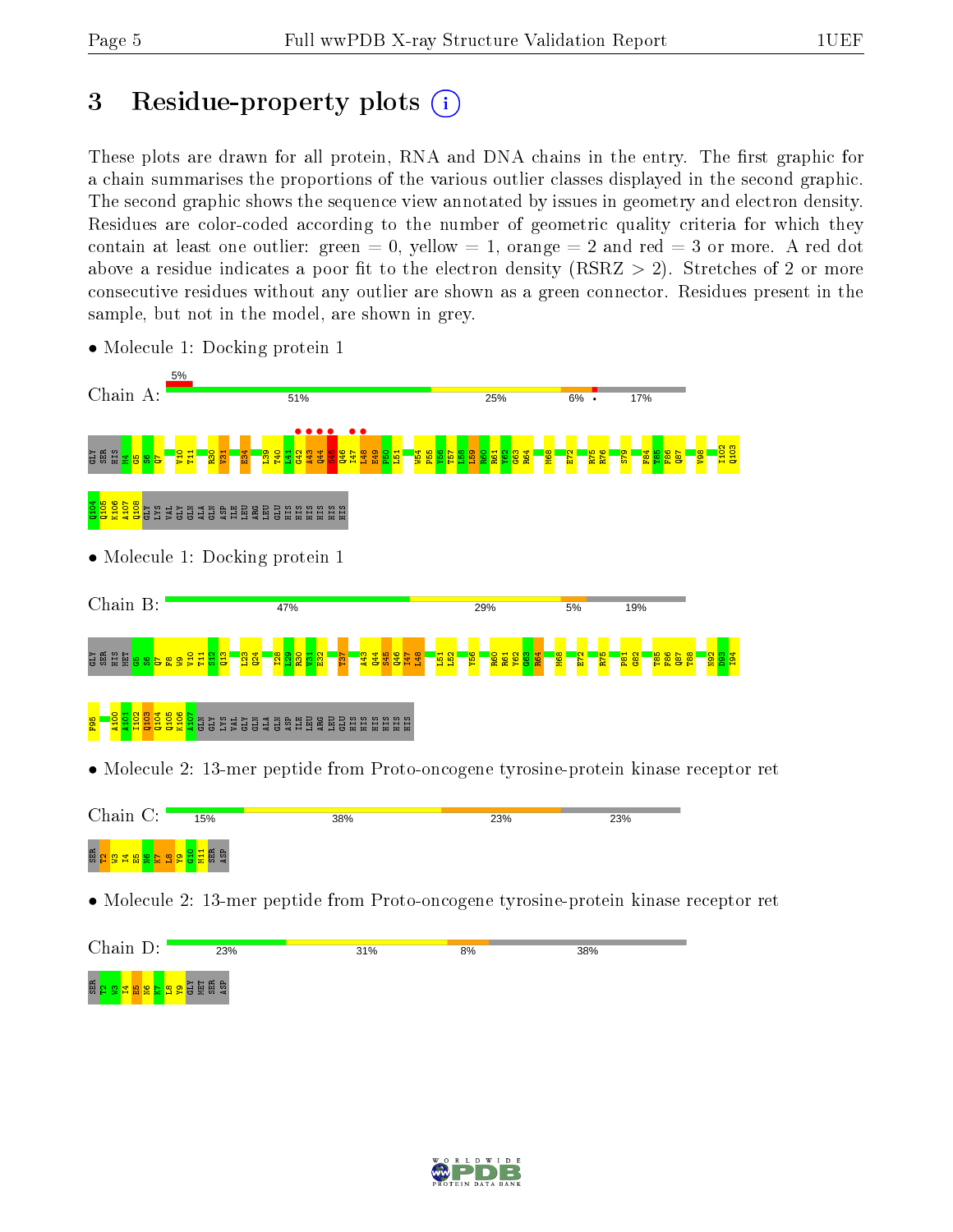# 4 Data and refinement statistics  $(i)$

| Property                                                                 | Value                                             | Source     |
|--------------------------------------------------------------------------|---------------------------------------------------|------------|
| Space group                                                              | P 21 21 21                                        | Depositor  |
| Cell constants                                                           | $55.72\text{\AA}$<br>$45.48\text{\AA}$<br>99.13Å  |            |
| a, b, c, $\alpha$ , $\beta$ , $\gamma$                                   | $90.00^{\circ}$<br>$90.00^\circ$<br>$90.00^\circ$ | Depositor  |
| Resolution $(A)$                                                         | $50.00 - 2.50$                                    | Depositor  |
|                                                                          | $48.57 - 2.50$                                    | <b>EDS</b> |
| $%$ Data completeness                                                    | 86.6 (50.00-2.50)                                 | Depositor  |
| (in resolution range)                                                    | 86.5 (48.57-2.50)                                 | <b>EDS</b> |
| $R_{merge}$                                                              | (Not available)                                   | Depositor  |
| $\mathrm{R}_{sym}$                                                       | (Not available)                                   | Depositor  |
| $\langle I/\sigma(I) \rangle^{-1}$                                       | $3.55$ (at 2.51Å)                                 | Xtriage    |
| Refinement program                                                       | $CNS$ 1.0                                         | Depositor  |
|                                                                          | $0.213 \quad , \quad 0.277$                       | Depositor  |
| $R, R_{free}$                                                            | $0.205$ ,<br>0.269                                | DCC        |
| $\mathcal{R}_{free}$ test set                                            | 895 reflections $(10.68\%)$                       | wwPDB-VP   |
| Wilson B-factor $(A^2)$                                                  | 26.6                                              | Xtriage    |
| Anisotropy                                                               | 0.506                                             | Xtriage    |
| Bulk solvent $k_{sol}(\mathrm{e}/\mathrm{A}^3),$ $B_{sol}(\mathrm{A}^2)$ | 0.37, 49.6                                        | <b>EDS</b> |
| L-test for twinning <sup>2</sup>                                         | $< L >$ = 0.48, $< L2$ = 0.32                     | Xtriage    |
| Estimated twinning fraction                                              | $\overline{\text{No}}$ twinning to report.        | Xtriage    |
| $F_o, F_c$ correlation                                                   | 0.92                                              | <b>EDS</b> |
| Total number of atoms                                                    | 1836                                              | wwPDB-VP   |
| Average B, all atoms $(A^2)$                                             | 24.0                                              | wwPDB-VP   |

Xtriage's analysis on translational NCS is as follows: The largest off-origin peak in the Patterson function is  $10.45\%$  of the height of the origin peak. No significant pseudotranslation is detected.

<sup>&</sup>lt;sup>2</sup>Theoretical values of  $\langle |L| \rangle$ ,  $\langle L^2 \rangle$  for acentric reflections are 0.5, 0.333 respectively for untwinned datasets, and 0.375, 0.2 for perfectly twinned datasets.



<span id="page-5-1"></span><span id="page-5-0"></span><sup>1</sup> Intensities estimated from amplitudes.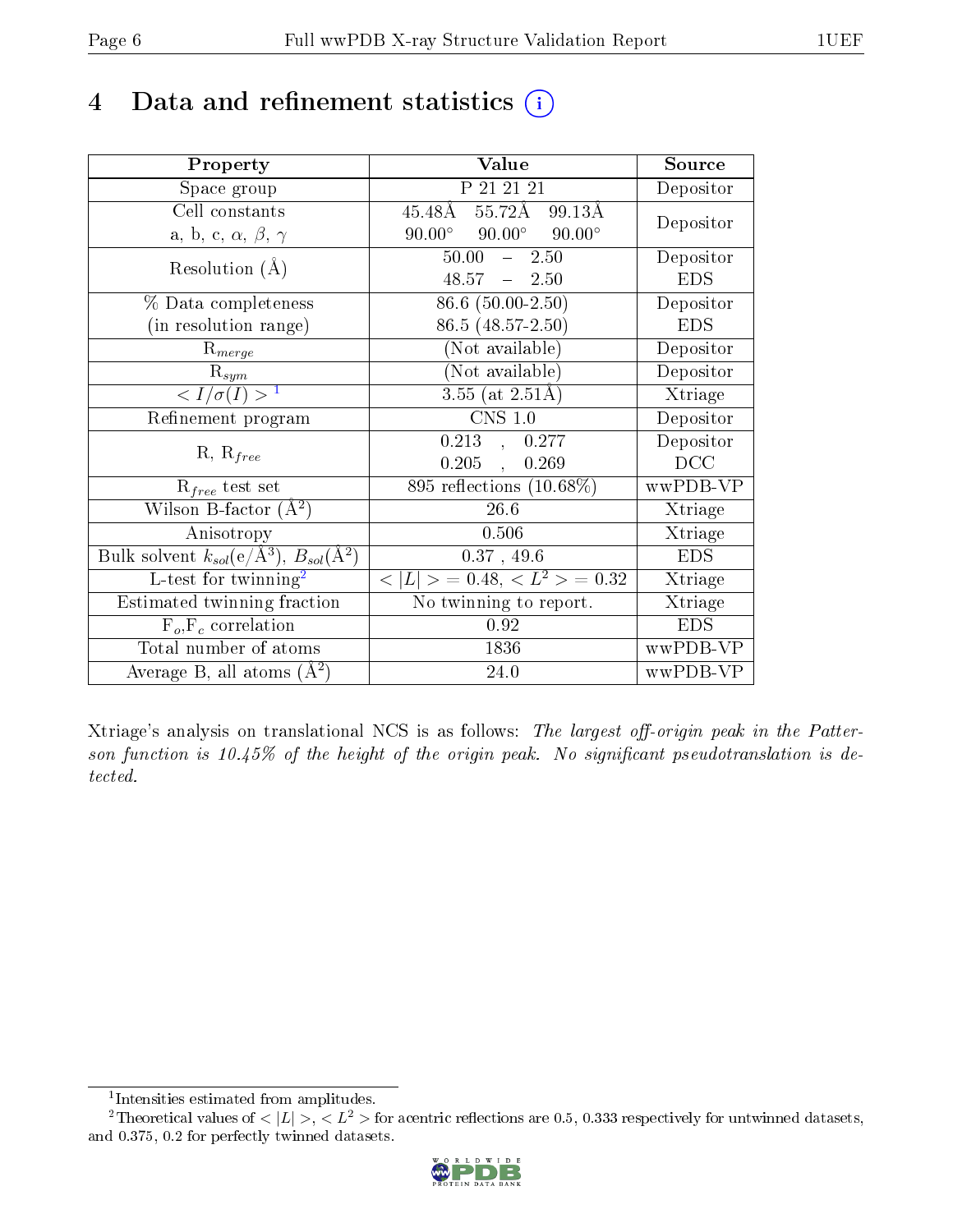# 5 Model quality  $(i)$

# 5.1 Standard geometry  $(i)$

Bond lengths and bond angles in the following residue types are not validated in this section: PTR

The Z score for a bond length (or angle) is the number of standard deviations the observed value is removed from the expected value. A bond length (or angle) with  $|Z| > 5$  is considered an outlier worth inspection. RMSZ is the root-mean-square of all Z scores of the bond lengths (or angles).

| Mol            | Chain  |      | Bond lengths  | Bond angles |                    |  |
|----------------|--------|------|---------------|-------------|--------------------|--|
|                |        | RMSZ | # $ Z  > 5$   | RMSZ        | # $ Z >5$          |  |
|                |        | 0.70 | 0/850         | 0.90        | $1/1146$ $(0.1\%)$ |  |
|                | В      | 0.69 | 0/833         | 0.88        | 0/1124             |  |
| $\overline{2}$ | C      | 0.78 | 0/75          | 0.89        | 0/98               |  |
| 2              | $\Box$ | 0.81 | 0/64          | 1.21        | 0/86               |  |
| All            | All    | 0.70 | $\sqrt{1822}$ | 0.90        | $(2454 (0.0\%)$    |  |

There are no bond length outliers.

All (1) bond angle outliers are listed below:

|  |  |                             | $\mid$ Mol $\mid$ Chain $\mid$ Res $\mid$ Type $\mid$ Atoms $\mid$ Z $\mid$ Observed( <sup>o</sup> ) $\mid$ Ideal( <sup>o</sup> ) $\mid$ |           |
|--|--|-----------------------------|------------------------------------------------------------------------------------------------------------------------------------------|-----------|
|  |  | $45$   SER   N-CA-C   -8.44 | 88.21                                                                                                                                    | l 111 00. |

There are no chirality outliers.

There are no planarity outliers.

### 5.2 Too-close contacts  $(i)$

In the following table, the Non-H and H(model) columns list the number of non-hydrogen atoms and hydrogen atoms in the chain respectively. The H(added) column lists the number of hydrogen atoms added and optimized by MolProbity. The Clashes column lists the number of clashes within the asymmetric unit, whereas Symm-Clashes lists symmetry related clashes.

|  |     |     |     | Mol   Chain   Non-H   H(model)   H(added)   Clashes   Symm-Clashes |
|--|-----|-----|-----|--------------------------------------------------------------------|
|  | 833 | 824 |     |                                                                    |
|  | 816 | 807 | 52  |                                                                    |
|  |     | ດ ດ | 13  |                                                                    |
|  |     |     | 1 ຕ |                                                                    |
|  |     |     |     |                                                                    |
|  |     |     |     |                                                                    |

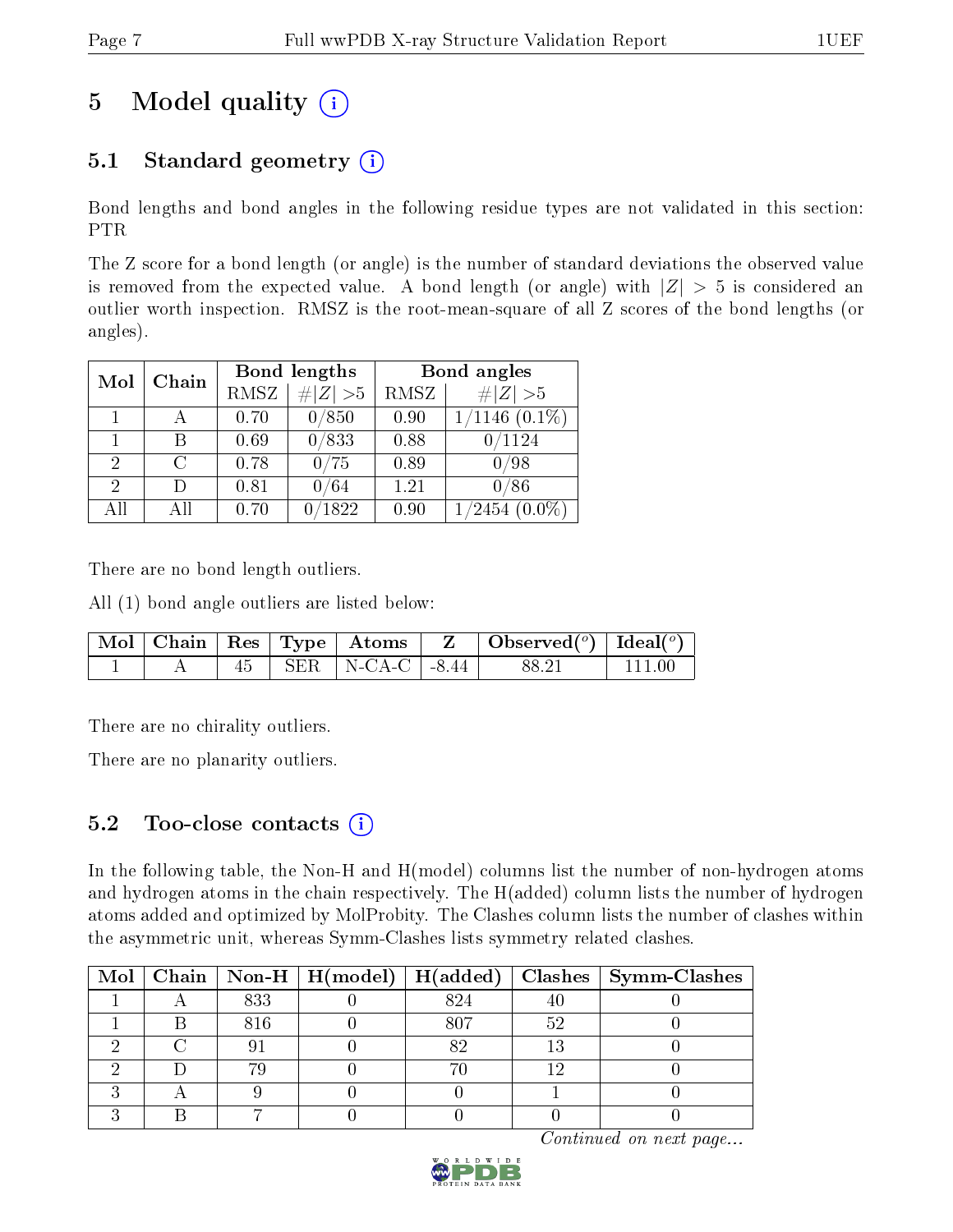Continued from previous page...

| Mol |  |  | Chain   Non-H   H(model)   H(added)   Clashes   Symm-Clashes |
|-----|--|--|--------------------------------------------------------------|
|     |  |  |                                                              |
|     |  |  |                                                              |

The all-atom clashscore is defined as the number of clashes found per 1000 atoms (including hydrogen atoms). The all-atom clashscore for this structure is 27.

All (99) close contacts within the same asymmetric unit are listed below, sorted by their clash magnitude.

| Atom-1             | Atom-2             | Interatomic       | Clash         |
|--------------------|--------------------|-------------------|---------------|
|                    |                    | distance $(A)$    | overlap $(A)$ |
| 1:B:13:GLN:HE21    | 1:B:87:GLN:HE21    | 1.05              | 1.01          |
| 2:D:9:PTR:P        | 2:D:9:PTR:OH       | 2.22              | 0.98          |
| 2:C:9:PTR:P        | 2:C:9:PTR:OH       | $\overline{2.22}$ | 0.96          |
| 1:B:13:GLN:HE21    | 1:B:87:GLN:NE2     | 1.65              | 0.94          |
| 1:B:7:GLN:NE2      | 1:B:30:ARG:HH21    | 1.66              | 0.92          |
| 1:B:103:GLN:O      | 1:B:106:LYS:HG3    | 1.72              | 0.90          |
| 1:B:75:ARG:HA      | 1:B:81:PRO:HG3     | 1.55              | 0.89          |
| 1: A: 103: GLN: HA | 1: A:106: LYS: HG2 | 1.61              | 0.82          |
| 1:B:102:ILE:HG23   | 2:D:8:LEU:HD22     | 1.66              | 0.77          |
| 1:B:75:ARG:NE      | 2:D:9:PTR:O1P      | 2.18              | 0.77          |
| 1: A:48:LEU:HD22   | 1: A:49: GLU:N     | 2.01              | 0.76          |
| 1:A:45:SER:HB3     | 1:A:47:ILE:HG23    | 1.68              | 0.74          |
| 1:B:7:GLN:HE22     | 1:B:30:ARG:HH21    | 1.40              | 0.69          |
| 1:B:13:GLN:NE2     | 1:B:87:GLN:HE21    | 1.85              | 0.67          |
| 1:B:104:GLN:C      | 1:B:106:LYS:H      | 1.98              | 0.66          |
| 1:A:11:THR:HB      | 1:A:87:GLN:HG2     | 1.77              | 0.66          |
| 1:A:48:LEU:HD13    | 1: A:48: LEU:O     | 1.96              | 0.65          |
| 1:A:44:GLN:NE2     | 1:A:46:GLN:HG3     | $2.13\,$          | 0.64          |
| 1: A:42: GLY:O     | 1: A: 43: ALA: C   | 2.35              | 0.64          |
| 1: A:42: GLY:O     | 1: A: 43: ALA: O   | 2.16              | 0.62          |
| 1:A:61:ARG:NH1     | 1:A:72:GLU:OE1     | 2.35              | 0.60          |
| 1:B:44:GLN:O       | 1:B:45:SER:CB      | $\overline{2.50}$ | 0.58          |
| 2:C:2:THR:HB       | 2:C:3:TRP:CD1      | 2.39              | 0.58          |
| 1:B:75:ARG:CA      | 1:B:81:PRO:HG3     | 2.31              | 0.58          |
| 1:B:32:GLU:OE1     | 1:B:37:THR:CG2     | 2.51              | 0.57          |
| 1:A:39:LEU:HD22    | 1:A:48:LEU:HD23    | 1.86              | 0.57          |
| 1: A:34: GLU:CD    | 1:B:48:LEU:HD22    | $\overline{2.25}$ | 0.57          |
| 1: A:39:LEU:HD22   | 1: A:48: LEU:CD2   | 2.36              | 0.56          |
| 1:B:7:GLN:NE2      | 1:B:30:ARG:NH2     | $2.\overline{45}$ | $0.56\,$      |
| 1:B:10:VAL:HG12    | 1:B:88:THR:HB      | 1.87              | $0.56\,$      |
| 1: A:76: ARG:HG2   | 1:A:76:ARG:HH11    | 1.71              | 0.55          |
| 1: A:34: GLU:HG2   | 1:B:48:LEU:HD13    | 1.87              | 0.55          |

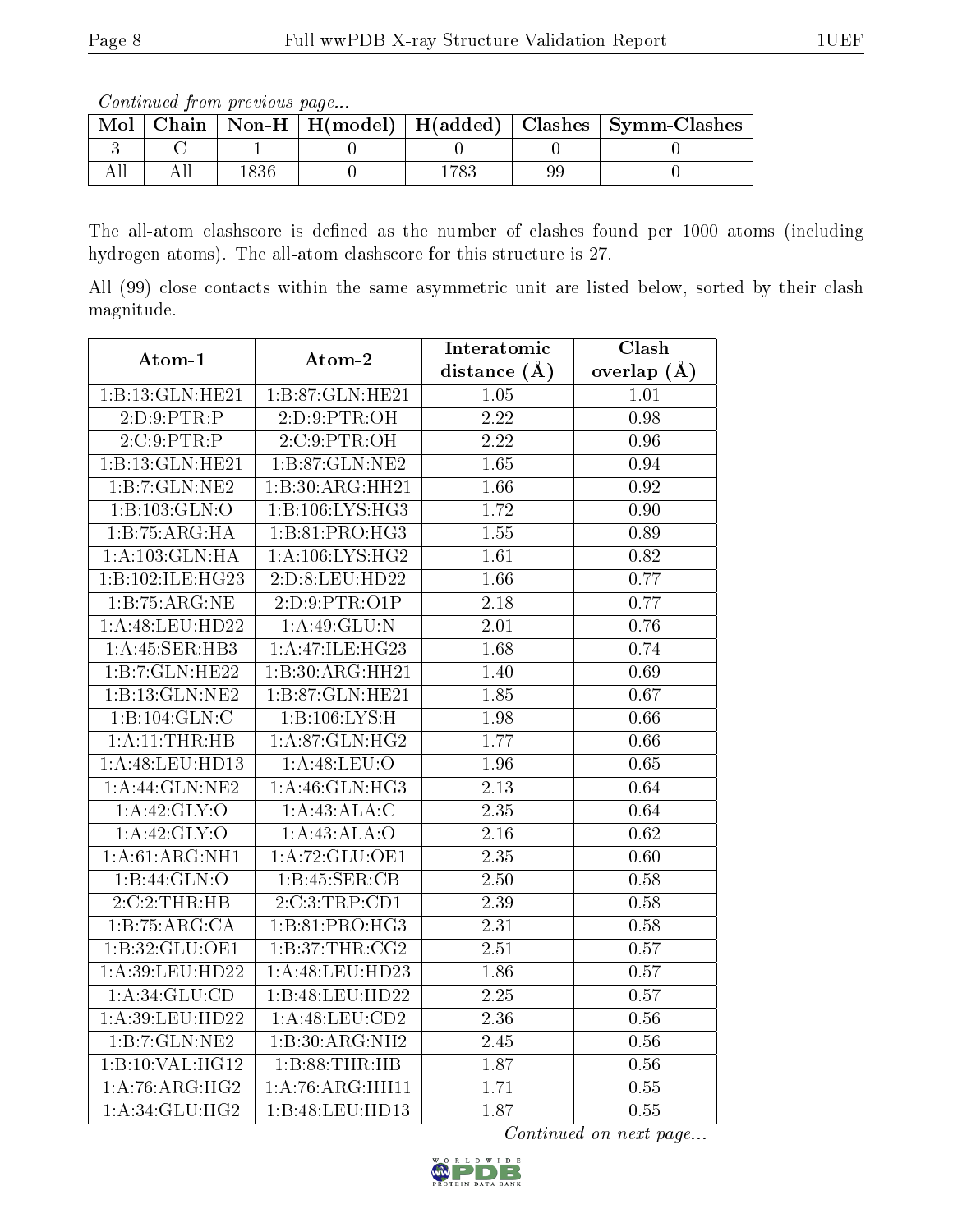| Continued from previous page |                     | Interatomic       | Clash         |
|------------------------------|---------------------|-------------------|---------------|
| Atom-1                       | Atom-2              | distance $(\AA)$  | overlap $(A)$ |
| 1:B:13:GLN:HB3               | 1: B: 85: THR: HG22 | 1.90              | 0.54          |
| 1: A: 55: PRO:HG3            | 1:B:47:ILE:HG22     | 1.89              | 0.54          |
| 1: A:48: LEU: HD13           | 1: A:48: LEU: C     | 2.29              | 0.53          |
| 1: A:40:THR:HG22             | 1: A: 51: LEU: HD13 | 1.91              | 0.53          |
| 1:A:48:LEU:HD22              | 1: A:48:LEU:C       | 2.28              | 0.53          |
| 1: B:62: TYR: CZ             | 2:D:4:ILE:HD11      | 2.43              | 0.53          |
| 2:C:7:LYS:HD2                | 2:C:7:LYS:N         | $\overline{2.25}$ | 0.52          |
| 1:B:44:GLN:O                 | 1:B:45:SER:HB3      | 2.10              | 0.51          |
| 1: B:32: GLU:OE1             | 1:B:37:THR:HG22     | 2.11              | 0.51          |
| 1:A:106:LYS:HG3              | 1:A:107:ALA:N       | 2.24              | 0.51          |
| 1:B:32:GLU:OE1               | 1:B:37:THR:HG21     | 2.11              | 0.51          |
| 2:D:5:GLU:CD                 | 2: D: 5: GLU: H     | 2.13              | 0.51          |
| 1:A:34:GLU:CG                | 1:B:48:LEU:HD13     | 2.41              | 0.50          |
| 1:A:105:GLN:HG3              | 1: B: 9: TRP: CZ2   | 2.46              | 0.49          |
| 1:B:100:ALA:O                | 1:B:103:GLN:HB3     | 2.12              | 0.49          |
| 1:B:43:ALA:O                 | 1:B:46:GLN:NE2      | 2.44              | 0.49          |
| 1:A:45:SER:CB                | 1: A:47: ILE:HG23   | 2.39              | 0.49          |
| 1:B:61:ARG:HB3               | 2:D:5:GLU:HA        | 1.96              | 0.48          |
| 2:C:2:THR:HB                 | 2:C:3:TRP:HD1       | 1.78              | 0.48          |
| 1:B:28:ILE:HG13              | 1:B:48:LEU:HD21     | 1.96              | 0.48          |
| 1:B:104:GLN:C                | 1:B:106:LYS:N       | 2.65              | 0.48          |
| 1:B:64:ARG:HD2               | 1: B:95: PHE:CD1    | 2.49              | 0.47          |
| 1:A:10:VAL:HB                | $1: A:86:$ PHE:HB3  | 1.96              | 0.47          |
| 2:C:8:LEU:HD23               | 2:C:11:MET:HE3      | 1.97              | 0.47          |
| 1:B:13:GLN:NE2               | 1: B:87: GLN:NE2    | 2.49              | 0.47          |
| 1: A:54:TRP:HB3              | 1: A:59: LEU: HD11  | 1.96              | 0.47          |
| 2:C:8:LEU:CD2                | 2:C:11:MET:HE3      | 2.44              | 0.47          |
| 1:B:10:VAL:HB                | 1:B:86:PHE:HB3      | 1.96              | 0.46          |
| 2:C:4:ILE:HD12               | 2:C:4:ILE:C         | 2.36              | 0.46          |
| 1: A:57:THR:HG22             | 2:C:8:LEU:HD13      | 1.97              | 0.46          |
| 1: A: 106: LYS: C            | 1: A:108: GLN:H     | 2.19              | 0.46          |
| 1:B:64:ARG:HE                | 1:B:92:ASN:HD22     | 1.62              | 0.46          |
| 1: B:62: TYR:OH              | 2:D:4:ILE:HD11      | 2.16              | 0.46          |
| $2:C:8:L\overline{EU:HA}$    | 2:C:11:MET:HE2      | 1.97              | 0.45          |
| 1:B:7:GLN:HE22               | 1:B:48:LEU:HD23     | 1.82              | 0.45          |
| 1:A:103:GLN:CA               | 1: A:106: LYS: HG2  | 2.41              | 0.45          |
| 1: A:98: VAL:O               | 1: A:102: ILE: HG13 | 2.17              | 0.45          |
| 1:B:8:PHE:CD1                | 1:B:94:ILE:HG12     | 2.52              | 0.45          |
| 1:A:44:GLN:O                 | 1: A:44: GLN: HG3   | 2.17              | 0.45          |
| 1:B:37:THR:HA                | 1:B:52:LEU:O        | 2.17              | 0.45          |
| 1: A:59:LEU:O                | 2:C:9:PTR:HD1       | 2.16              | 0.44          |

Continued from previous page.

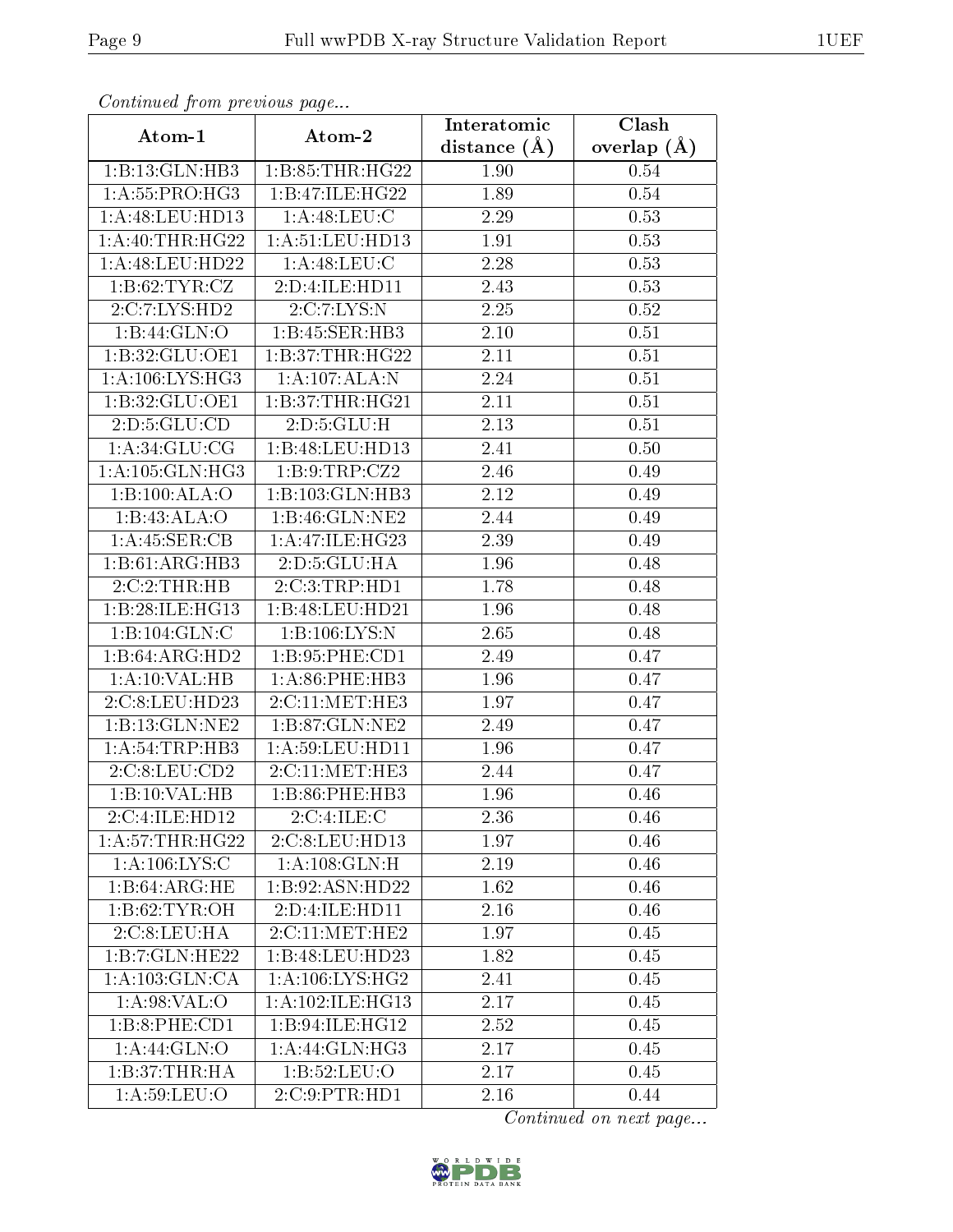|                   |                   | Interatomic       | Clash           |
|-------------------|-------------------|-------------------|-----------------|
| Atom-1            | Atom-2            | distance $(\AA)$  | overlap $(\AA)$ |
| 1:A:79:SER:HB3    | 3:A:136:HOH:O     | 2.17              | 0.44            |
| 1:B:51:LEU:HD12   | 1:B:51:LEU:HA     | 1.87              | 0.44            |
| 2:C:7:LYS:HD2     | 2:C:7:LYS:H       | 1.82              | 0.44            |
| 2:D:9:PTR:O3P     | 2: D: 9: PTR: OH  | 2.35              | 0.44            |
| 1: A:34: GLU:HG3  | 1:B:48:LEU:HD22   | $\overline{2}.00$ | 0.44            |
| 1: A:44: GLN:HE21 | 1: A:46: GLN: HG3 | 1.83              | 0.44            |
| 1: A: 7: GLN: HG2 | 1: A:30: ARG:HB3  | 1.99              | 0.44            |
| 1:B:60:ARG:HH21   | 2:D:9:PTR:P       | 2.41              | 0.44            |
| 1:B:61:ARG:NH1    | 1:B:72:GLU:OE1    | 2.47              | 0.43            |
| 1:A:76:ARG:NH1    | 1:A:76:ARG:HG2    | 2.31              | 0.43            |
| 1: A:5: GLY: HA3  | 1: A:31: VAL:O    | 2.19              | 0.43            |
| 1:B:30:ARG:HB3    | 1:B:37:THR:HG23   | $2.00\,$          | 0.43            |
| 1:B:23:LEU:O      | 1:B:24:GLN:HB3    | 2.19              | 0.43            |
| 1: A:63: GLY:HA2  | 2:C:2:THR:O       | 2.19              | 0.43            |
| 1:B:75:ARG:H      | 2:D:9:PTR:P       | 2.41              | 0.43            |
| 1:B:48:LEU:HD12   | 1:B:48:LEU:HA     | 1.80              | 0.42            |
| 1: A:34: GLU:CG   | 1:B:48:LEU:HD22   | 2.49              | 0.42            |
| 1: B:56: TYR:O    | 2:D:6:ASN:ND2     | 2.51              | 0.42            |
| 1:A:42:GLY:N      | 1:A:47:ILE:O      | 2.48              | 0.42            |
| 2:C:9:PTR:P       | 2:C:9:PTR:CZ      | 3.06              | 0.42            |
| 2:D:4:ILE:HG13    | 2:D:4:ILE:O       | 2.18              | 0.42            |
| 1: A:79: SER: HB2 | 1: A:84:PHE:CZ    | 2.55              | 0.42            |
| 1:B:30:ARG:HG2    | 1:B:32:GLU:HG3    | 2.02              | 0.42            |
| 1:B:72:GLU:HA     | 1:B:82:GLY:O      | 2.20              | 0.41            |
| 1:B:104:GLN:O     | 1:B:106:LYS:N     | 2.54              | 0.41            |
| 1:B:11:THR:HB     | 1:B:87:GLN:HB2    | 2.03              | 0.40            |

Continued from previous page...

There are no symmetry-related clashes.

### 5.3 Torsion angles (i)

#### 5.3.1 Protein backbone (i)

In the following table, the Percentiles column shows the percent Ramachandran outliers of the chain as a percentile score with respect to all X-ray entries followed by that with respect to entries of similar resolution.

The Analysed column shows the number of residues for which the backbone conformation was analysed, and the total number of residues.

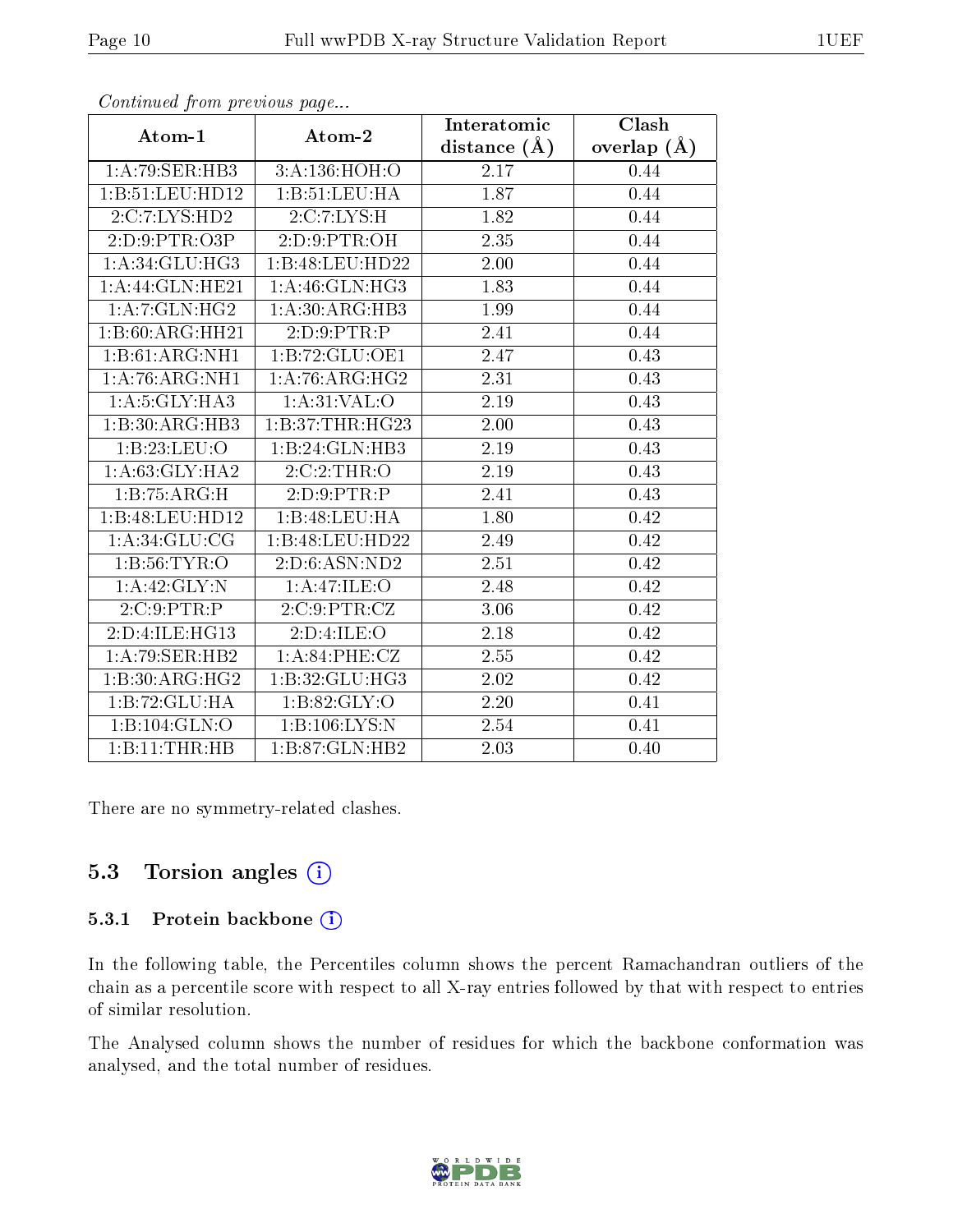| Mol | Chain   | Analysed        | Favoured    | Allowed   | Outliers | Percentiles |
|-----|---------|-----------------|-------------|-----------|----------|-------------|
|     | А       | $103/127(81\%)$ | 99 (96%)    | $2(2\%)$  | $2(2\%)$ | 13<br>8     |
|     | B       | $101/127(80\%)$ | 96(95%)     | 3(3%)     | $2(2\%)$ | 12          |
| 2   | $\rm C$ | $7/13$ (54\%)   | 6 $(86%)$   | $1(14\%)$ |          | 100         |
| 2   | D       | $6/13$ (46\%)   | 6 $(100\%)$ |           | $\theta$ | 100         |
| All | All     | 217/280(78%)    | 207(95%)    | 6(3%)     | $4(2\%)$ | 14          |

All (4) Ramachandran outliers are listed below:

| $\operatorname{Mol}$ | Chain | Res | Type |
|----------------------|-------|-----|------|
|                      |       | 43  | ΔI   |
|                      |       | 45  | SER. |
|                      |       | 45  | SER. |
|                      |       | 105 | GL N |

#### 5.3.2 Protein sidechains (i)

In the following table, the Percentiles column shows the percent sidechain outliers of the chain as a percentile score with respect to all X-ray entries followed by that with respect to entries of similar resolution.

The Analysed column shows the number of residues for which the sidechain conformation was analysed, and the total number of residues.

| Mol                         | Chain   | Analysed          | Rotameric | Outliers   |    | Percentiles    |
|-----------------------------|---------|-------------------|-----------|------------|----|----------------|
|                             | A       | $88/106$ $(83\%)$ | 79 (90%)  | $9(10\%)$  |    | 14             |
|                             | B       | $86/106$ $(81\%)$ | 80 (93%)  | 6(7%)      | 15 | 29             |
| $\mathcal{D}_{\mathcal{L}}$ | $\rm C$ | 8/11(73%)         | $4(50\%)$ | $4(50\%)$  |    | $\boxed{0}$    |
| $\mathcal{D}$               | $\Box$  | $7/11~(64\%)$     | 6(86%)    | $1(14\%)$  |    | $\overline{6}$ |
| All                         | All     | $189/234(81\%)$   | 169 (89%) | $20(11\%)$ |    | 13             |

All (20) residues with a non-rotameric sidechain are listed below:

| Mol | Chain | Res | <b>Type</b> |
|-----|-------|-----|-------------|
|     |       | 31  | <b>VAL</b>  |
|     |       | 34  | GLU         |
|     |       | 44  | <b>GLN</b>  |
|     |       | 48  | LEU         |
|     |       | 49  | GLU         |
|     |       | 59  | LEU         |
|     |       |     | ${\rm ARG}$ |

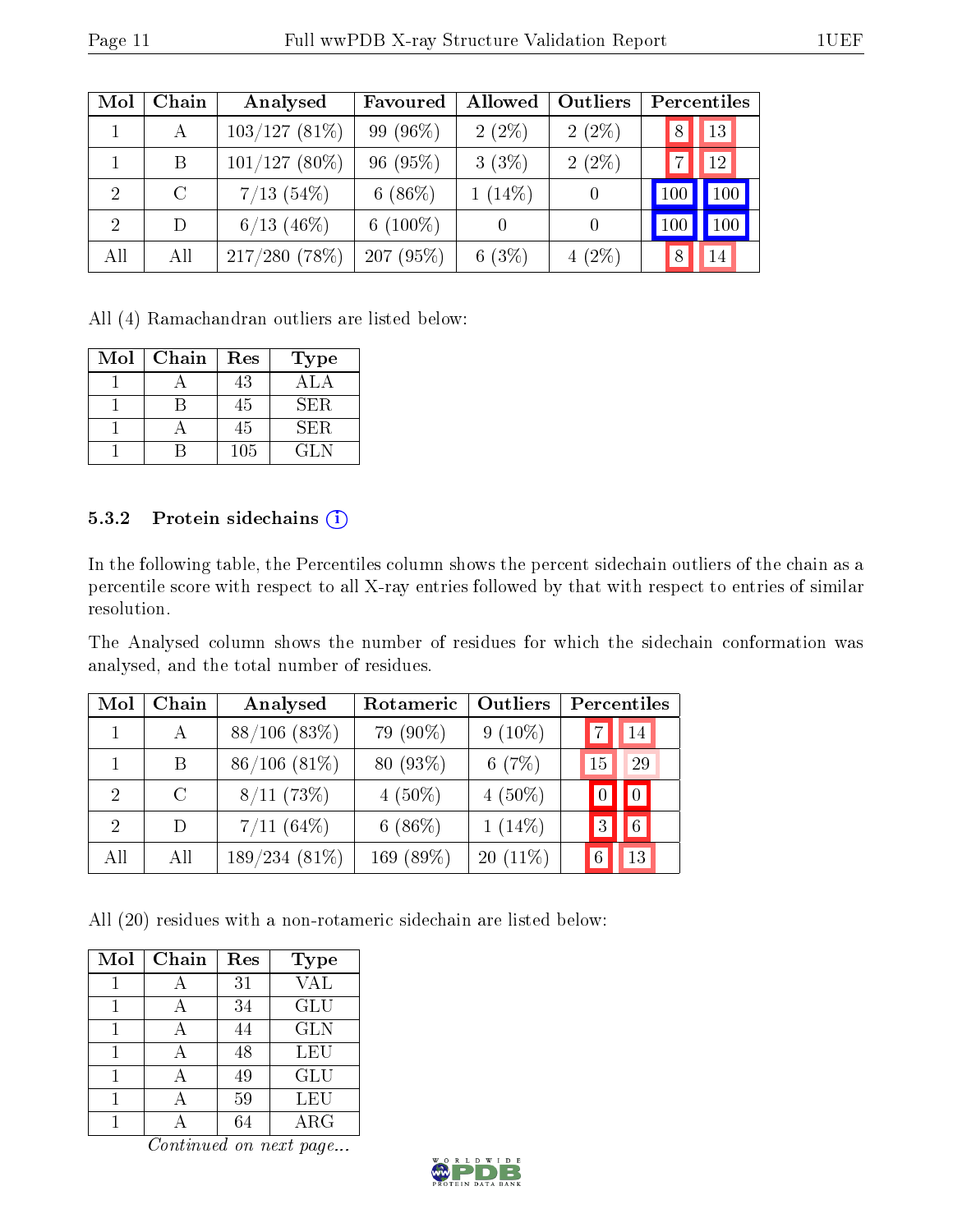|                |                    | ı              | ×.<br>ັ              |
|----------------|--------------------|----------------|----------------------|
| Mol            | Chain              | Res            | Type                 |
| 1              | А                  | 68             | MET                  |
| $\mathbf 1$    | A                  | 75             | ARG                  |
| $\mathbf 1$    | B                  | 37             | THR                  |
| 1              | B                  | 47             | ILE                  |
| $\mathbf 1$    | Β                  | 48             | <b>LEU</b>           |
| $\mathbf{1}$   | B                  | 64             | $\rm{ARG}$           |
| $\mathbf 1$    | Β                  | 68             | MET                  |
| $\mathbf 1$    | B                  | 103            | <b>GLN</b>           |
| $\overline{2}$ | $\overline{C}$     | $\overline{2}$ | THR                  |
| $\overline{2}$ | $\overline{\rm C}$ | $\overline{5}$ | GLU                  |
| $\overline{2}$ | $\overline{C}$     | 7              | <b>LYS</b>           |
| $\overline{2}$ | $\overline{C}$     | 8              | LEU                  |
| $\overline{2}$ | IJ                 | 5              | $\operatorname{GLU}$ |

Continued from previous page...

Some sidechains can be flipped to improve hydrogen bonding and reduce clashes. All (9) such sidechains are listed below:

| Mol | Chain | Res     | <b>Type</b>  |
|-----|-------|---------|--------------|
| 1   | А     | 44      | <b>GLN</b>   |
| 1   | А     | 87      | <b>GLN</b>   |
| 1   | А     | 90      | <b>GLN</b>   |
| 1   | B     | 7       | GLN          |
| 1   | В     | 87      | GLN          |
| 1   | B     | 92      | <b>ASN</b>   |
| 1   | В     | 96      | <b>GLN</b>   |
|     | R     | 103     | $_{\rm GLN}$ |
|     |       | $104\,$ | $_{\rm GLN}$ |

#### 5.3.3 RNA (1)

There are no RNA molecules in this entry.

### 5.4 Non-standard residues in protein, DNA, RNA chains (i)

2 non-standard protein/DNA/RNA residues are modelled in this entry.

In the following table, the Counts columns list the number of bonds (or angles) for which Mogul statistics could be retrieved, the number of bonds (or angles) that are observed in the model and the number of bonds (or angles) that are defined in the Chemical Component Dictionary. The Link column lists molecule types, if any, to which the group is linked. The Z score for a bond length (or angle) is the number of standard deviations the observed value is removed from the

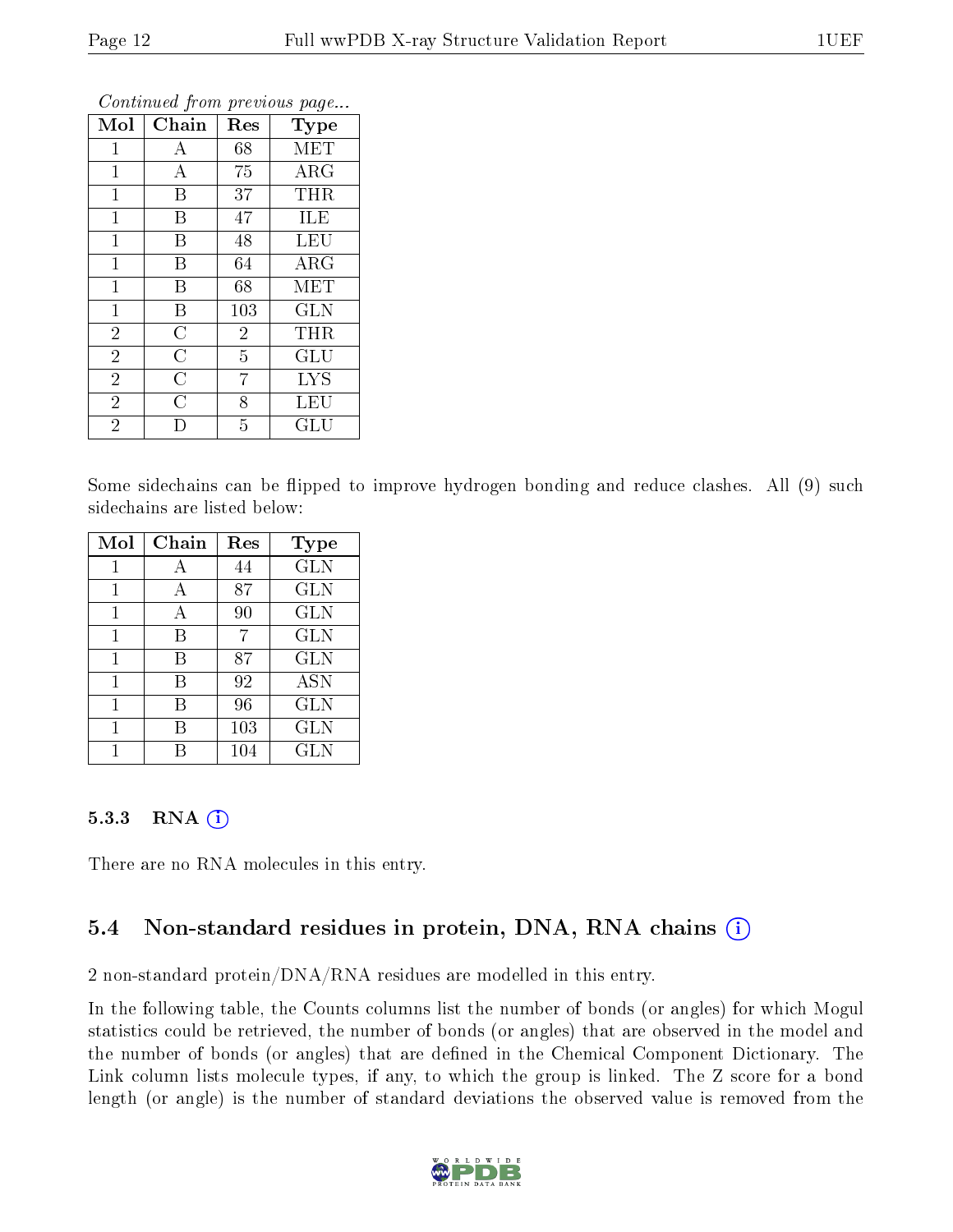| Mol<br>Type |            |  |  |            |      |             |          |      |                                     |  |  | Chain   Res |  |  |  | Link |  | Bond lengths |  |  | Bond angles |  |
|-------------|------------|--|--|------------|------|-------------|----------|------|-------------------------------------|--|--|-------------|--|--|--|------|--|--------------|--|--|-------------|--|
|             |            |  |  | Counts     | RMSZ | # $ Z  > 2$ | Counts   | RMSZ | Z <br>$#^+$                         |  |  |             |  |  |  |      |  |              |  |  |             |  |
|             | <b>PTR</b> |  |  | 15, 16, 17 | 45   | $3(20\%)$   | 19,22,24 | 2.22 | 3(15%)                              |  |  |             |  |  |  |      |  |              |  |  |             |  |
|             | PTR        |  |  | 15,16,17   | 0.49 | $(20\%)$    | 19,22,24 | 6.28 | $\left  \frac{5 (26 \%)}{} \right $ |  |  |             |  |  |  |      |  |              |  |  |             |  |

expected value. A bond length (or angle) with  $|Z| > 2$  is considered an outlier worth inspection. RMSZ is the root-mean-square of all Z scores of the bond lengths (or angles).

In the following table, the Chirals column lists the number of chiral outliers, the number of chiral centers analysed, the number of these observed in the model and the number defined in the Chemical Component Dictionary. Similar counts are reported in the Torsion and Rings columns. '-' means no outliers of that kind were identified.

| Mol | $\top$ Type   Chain |  | $\vert$ Res $\vert$ Link $\vert$ Chirals | <b>Torsions</b>                  | Rings                   |
|-----|---------------------|--|------------------------------------------|----------------------------------|-------------------------|
|     |                     |  |                                          | $0/10/11/13$   $0/1/1/1$         |                         |
|     |                     |  |                                          | $^\prime 10$ / $11$ / $13$<br>0/ | $^{\mathrm{+}}$ 0/1/1/1 |

All (6) bond length outliers are listed below:

| Mol            | Chain  | Res | Type       | $\boldsymbol{\mathrm{Atoms}}$ | $\mathbf{Z}$ | Observed $(A$ | $Ideal(\AA)$ |
|----------------|--------|-----|------------|-------------------------------|--------------|---------------|--------------|
| $\mathcal{D}$  |        |     | <b>PTR</b> | $P-OH$                        | 40.29        | 2.22          | 1.59         |
| $\mathcal{D}$  |        |     | <b>PTR</b> | $P-OH$                        | 40.17        | 2.22          | 1.59         |
| 2              |        | Q   | <b>PTR</b> | $P-O2P$                       | 4.99         | 1.74          | 1.54         |
| $\overline{2}$ |        |     | <b>PTR</b> | OH-CZ                         | $-2.40$      | 1.35          | 1.40         |
| $\mathcal{D}$  | $\cap$ |     | PTR.       | $P-O1P$                       | 2.11         | 1.57          | 1.50         |
|                |        |     |            | OH-CZ                         | $-2.03$      | 1.36          | 1.40         |

All (8) bond angle outliers are listed below:

| Mol            | Chain   | Res | <b>Type</b> | Atoms       | $\mathbf{Z}$ | Observed $\binom{o}{c}$ | $Ideal(^o)$ |
|----------------|---------|-----|-------------|-------------|--------------|-------------------------|-------------|
| $\overline{2}$ | D)      | 9   | <b>PTR</b>  | OH-P-O1P    | 17.64        | 175.83                  | 109.31      |
| $\overline{2}$ | D       | 9   | <b>PTR</b>  | P-OH-CZ     | 16.16        | 175.56                  | 123.75      |
| $\overline{2}$ | D       | 9   | <b>PTR</b>  | $O3P-P-OH$  | $-9.74$      | 74.78                   | 105.24      |
| $\overline{2}$ | D       | 9   | <b>PTR</b>  | $O2P-P-OH$  | $-7.68$      | 81.23                   | 105.24      |
| $\overline{2}$ | $\rm C$ | 9   | <b>PTR</b>  | $O3P-P-O1P$ | $-6.69$      | 84.49                   | 110.68      |
| $\overline{2}$ | $\rm C$ | 9   | <b>PTR</b>  | $O2P-P-OH$  | 5.35         | 121.97                  | 105.24      |
| $\mathcal{D}$  | Ð       | 9   | <b>PTR</b>  | $O2P-P-O1P$ | $-4.04$      | 94.87                   | 110.68      |
| 2              | C       | 9   | $\rm{PTR}$  | P-OH-CZ     | $-2.55$      | 115.58                  | 123.75      |

There are no chirality outliers.

There are no torsion outliers.

There are no ring outliers.

2 monomers are involved in 8 short contacts:

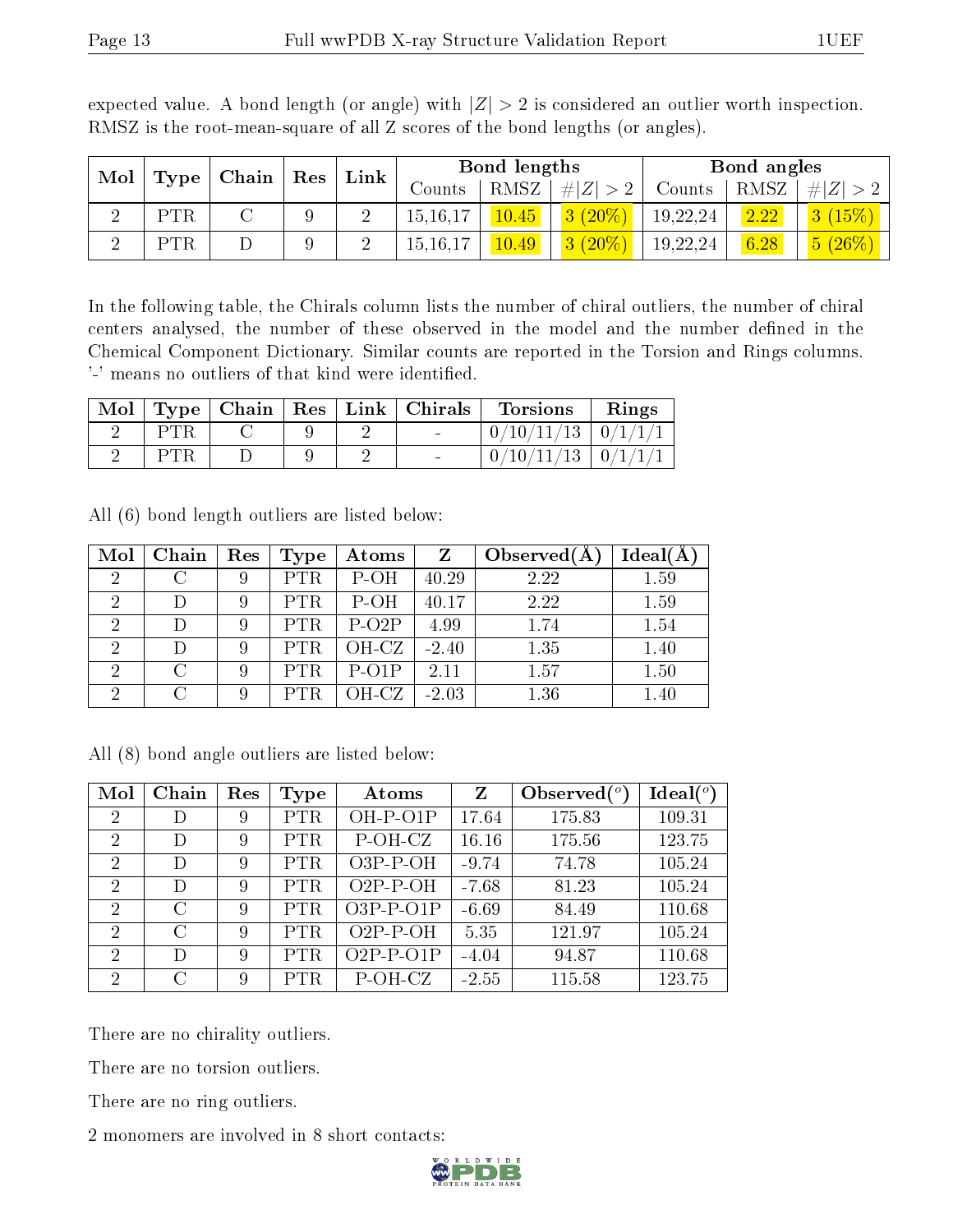| Mol |  |  | Chain   Res   Type   Clashes   Symm-Clashes |
|-----|--|--|---------------------------------------------|
|     |  |  |                                             |
|     |  |  |                                             |

### 5.5 Carbohydrates  $(i)$

There are no carbohydrates in this entry.

### 5.6 Ligand geometry  $(i)$

There are no ligands in this entry.

### 5.7 [O](https://www.wwpdb.org/validation/2017/XrayValidationReportHelp#nonstandard_residues_and_ligands)ther polymers  $(i)$

There are no such residues in this entry.

# 5.8 Polymer linkage issues (i)

There are no chain breaks in this entry.

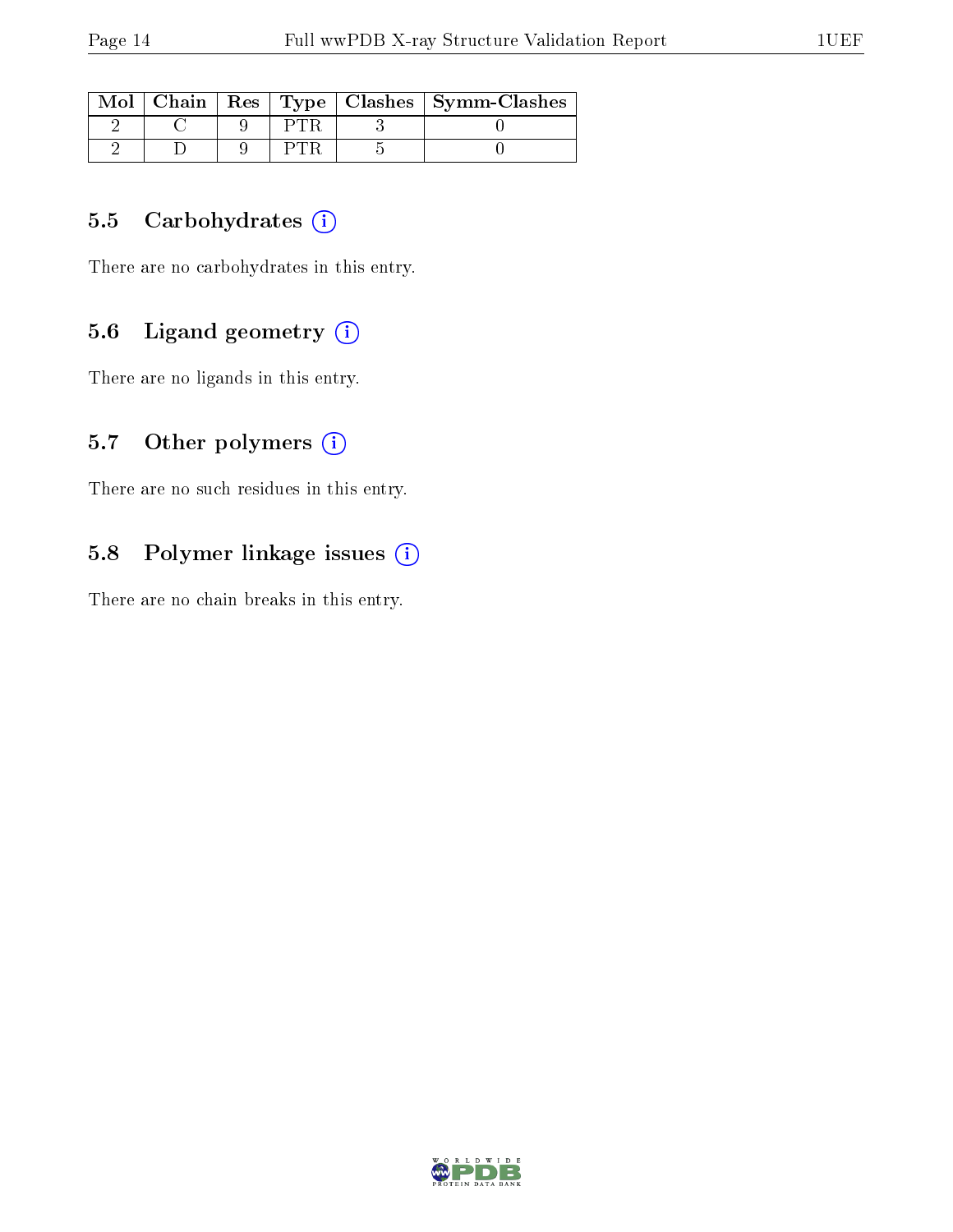# 6 Fit of model and data  $(i)$

# 6.1 Protein, DNA and RNA chains (i)

In the following table, the column labelled  $#RSRZ>2'$  contains the number (and percentage) of RSRZ outliers, followed by percent RSRZ outliers for the chain as percentile scores relative to all X-ray entries and entries of similar resolution. The OWAB column contains the minimum, median,  $95<sup>th</sup>$  percentile and maximum values of the occupancy-weighted average B-factor per residue. The column labelled ' $Q< 0.9$ ' lists the number of (and percentage) of residues with an average occupancy less than 0.9.

| Mol | Chain         | Analysed        | ${ <\hspace{-1.5pt}{\mathrm{RSRZ}} \hspace{-1.5pt}>}$ | $\#\text{RSRZ}{>}2$      | $OWAB(A^2)$    | Q <sub>0.9</sub> |
|-----|---------------|-----------------|-------------------------------------------------------|--------------------------|----------------|------------------|
|     | А             | 105/127(82%)    | $-0.19$                                               | (5%)<br>23<br>25<br>6    | 11, 19, 46, 63 |                  |
|     | B             | $103/127(81\%)$ | $-0.18$                                               | 100<br>100               | 13, 24, 38, 50 |                  |
| 2   | $\mathcal{C}$ | 9/13(69%)       | 0.12                                                  | 100<br>$0$   100         | 19, 25, 35, 39 |                  |
| 2   | D             | $7/13$ (53%)    | 0.16                                                  | 100<br>$\mid$ 100        | 12, 28, 39, 41 |                  |
| All | All           | $224/280(80\%)$ | $-0.17$                                               | $(2\%)$<br>54<br>58<br>6 | 11, 22, 44, 63 |                  |

All (6) RSRZ outliers are listed below:

| Mol | Chain | Res | <b>Type</b> | <b>RSRZ</b> |
|-----|-------|-----|-------------|-------------|
|     |       | 45  | SER.        | 4.6         |
|     |       | 48  | LEU         | 2.8         |
|     |       | 43  | ALA         | 2.5         |
|     |       | 44  | <b>GLN</b>  | 2.4         |
|     |       | 42  | <b>GLY</b>  | 2.1         |
|     |       |     | ILE         | 2.1         |

### 6.2 Non-standard residues in protein, DNA, RNA chains (i)

In the following table, the Atoms column lists the number of modelled atoms in the group and the number defined in the chemical component dictionary. The B-factors column lists the minimum, median,  $95<sup>th</sup>$  percentile and maximum values of B factors of atoms in the group. The column labelled  $Q< 0.9$ ' lists the number of atoms with occupancy less than 0.9.

| ` Mol |     | Type   Chain |             |      |      | $\mid$ Res $\mid$ Atoms $\mid$ RSCC $\mid$ RSR $\mid$ B-factors(A <sup>2</sup> ) $\mid$ | $\mid$ Q<0.9 |
|-------|-----|--------------|-------------|------|------|-----------------------------------------------------------------------------------------|--------------|
|       | PTR |              | $16\,/\,$   | 0.93 | 0.13 | 28, 34, 39, 40                                                                          |              |
|       | PTR |              | $16\, / 17$ | 0.95 | 0.15 | 25.26.35.35                                                                             |              |